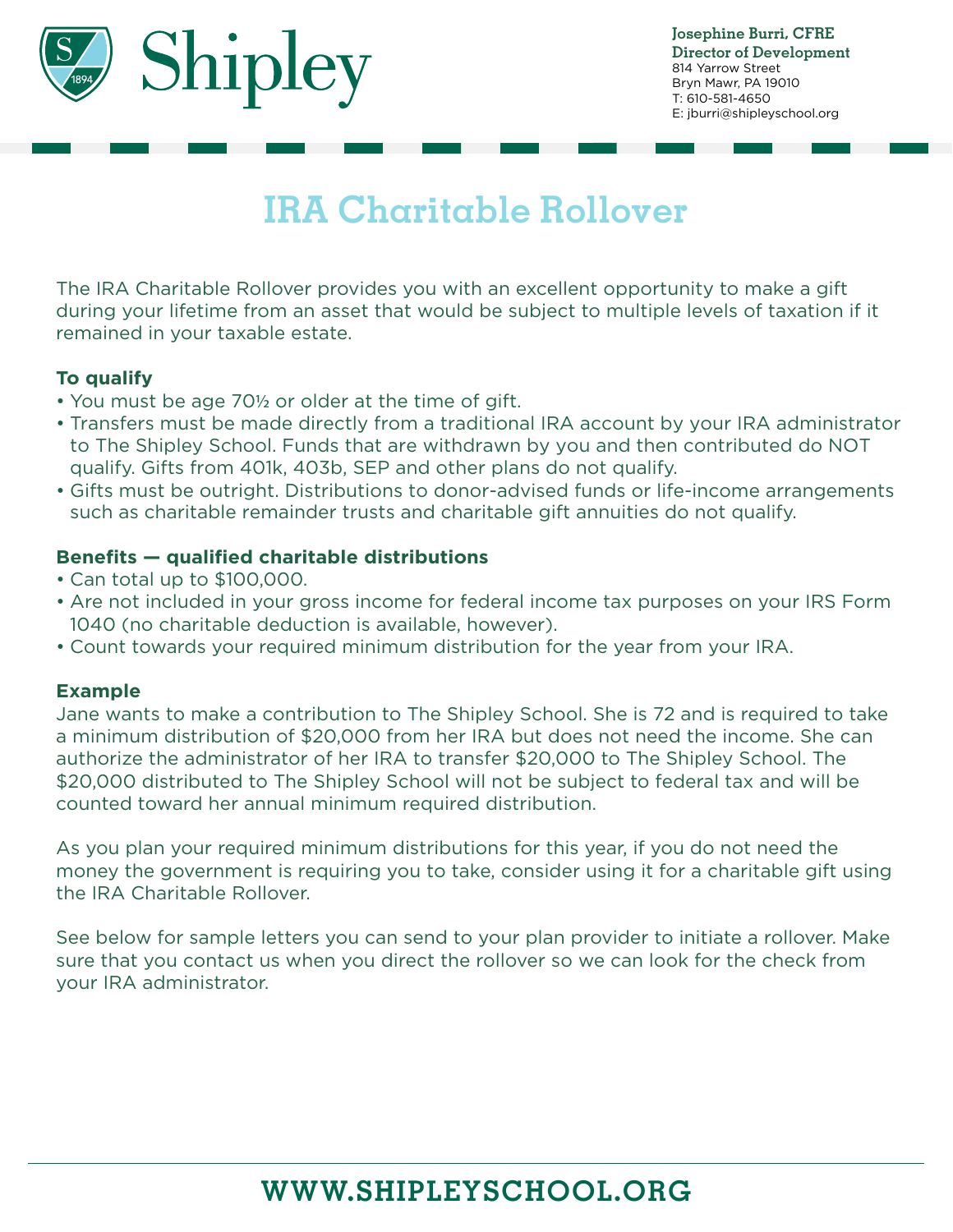

## **Sample Letter of Instruction from Donor to IRA Provider**

[DATE] [NAME OF IRA PROVIDER] [ADDRESS] [CITY, STATE, ZIP] (Call your plan provider to determine the most efficient way to send this letter of instruction)

Re: Request for Qualified Charitable Distribution from Individual Retirement Account

Dear Sir or Madam:

Please accept this letter as my request to make a qualified charitable contribution from my Individual Retirement under Sec. 1201 of the Pension Protection Act of 2006 (the PPA) and Sec. 408(d)(8) of the Internal Revenue Code of 1986, and made permanent under the Consolidated Appropriations Act of 2016. My account Number is [insert account number].

Please issue a check in the amount of \$\_\_\_\_\_\_\_\_\_\_\_\_\_\_\_ payable to The Shipley School at the following address:

Josephine Burri Director of Development 814 Yarrow Street Bryn Mawr, PA 19010 610-581-4650 jburri@shipleyschool.org

In your transmittal to The Shipley School, please state my name and address as the donor of record in connection with this transfer, and copy me on your transmittal. It is my intention to have this transfer qualify during the 201X tax year. Therefore, it is imperative that this distribution be postmarked no later than December 31, 201X.

WWW.SHIPLEYSCHOOL.COM If you have any questions or concerns regarding this request, I can be reached at [PHONE AND EMAIL ADDRESSES].

Thank you for your prompt attention to and assistance with this matter.

Sincerely,

[SIGNATURE OF IRA OWNER]

# **WWW.SHIPLEYSCHOOL.ORG**

WWW.SHIPLEYSCHOOL.ORG